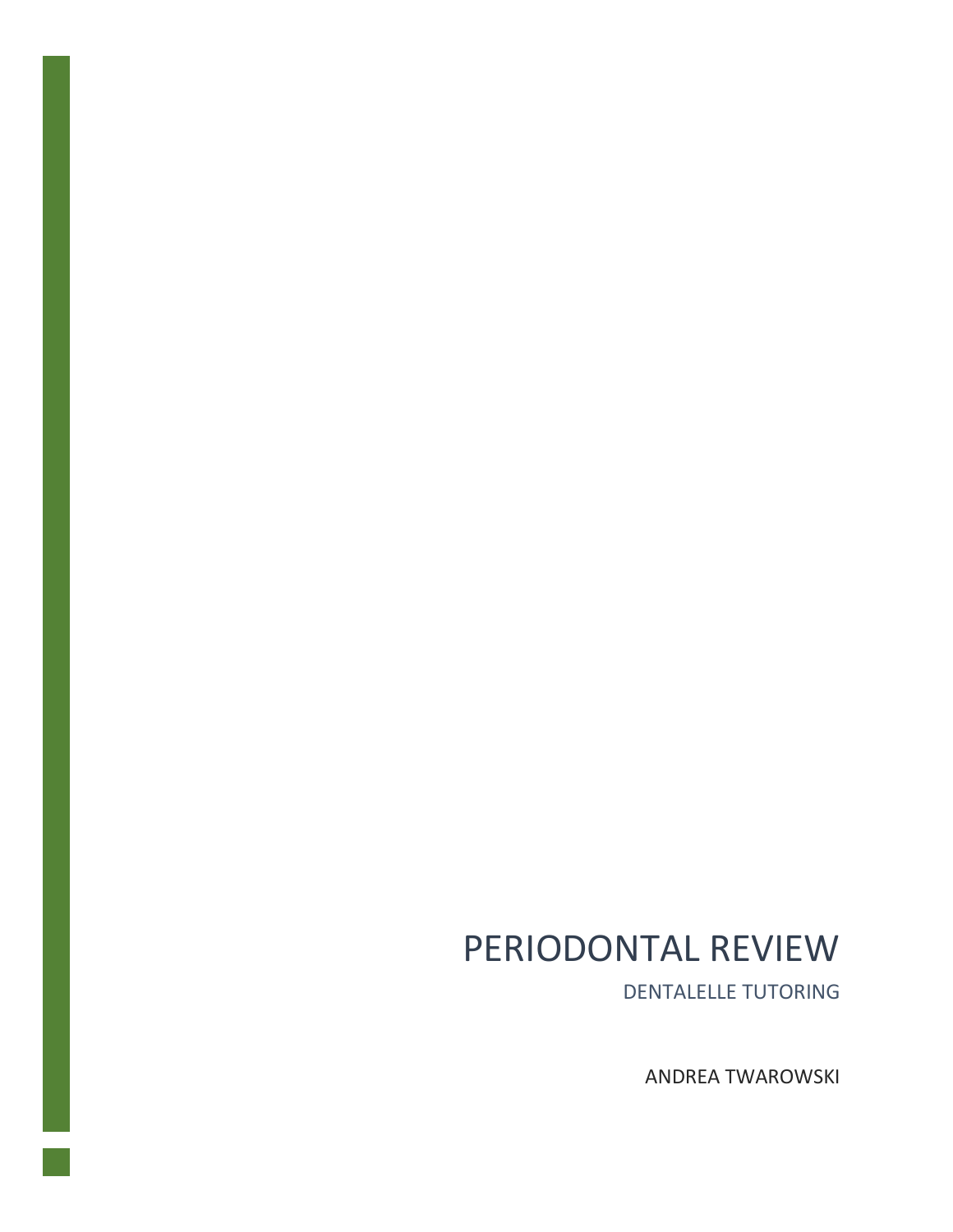#### **Periodontics Questions**

- **1. What is the periodontium composed of?**
- **2. What type of mucosa is the gingiva composed of?**
- **3. Is it normal to have melanin pigment in the gingiva?**
- **4. What is the gingival margin?**
- **5. What does the oral epithelium lie?**
- **6. What is 'rete pegs'?**
- **7. Is the sulcular epithelium keratinized?**
- **8. What is the gingival connective tissue composed of?**
- **9. What are gingival fibers composed of?**
- **10. What are reticular fibers?**
- **11. Discuss ALL fiber groups**
- **12. What are gingival cells?**
- **13. What is intravascular fluid?**
- **14. How does the periodontal ligament provide a nutritive function?**
- **15. What is 'acellular cementum?'**
- **16. What are all types of cementum?**
- **17. What is the alveolar process composed of?**
- **18. How is alveolar bone different from alveolar process?**
- **19. What is this image?**



- **20. What is bone produced by?**
- **21. What are Haversian systems?**
- **22. What are periodontal diseases modified by systemic factors?**
- **23. What is the difference between chronic and acute periodontitis?**
- **24. What does NUG and NUP stand for?**
- **25. How much percentage is localized periodontitis and how much of a percentage is generalized?**
- **26. What is the plaque index?**
- **27. What is the gingival index?**
- **28. In mineral maturation, what is quiescence?**
- **29. What are antimicrobials when delivered in the mouth?**
- **30. What is tetracycline used for?**
- **31. Can pus be present with an abscess?**
- **32. What type of rods are in a periodontal abscess?**
- **33. Can an abscess form without periodontal disease?**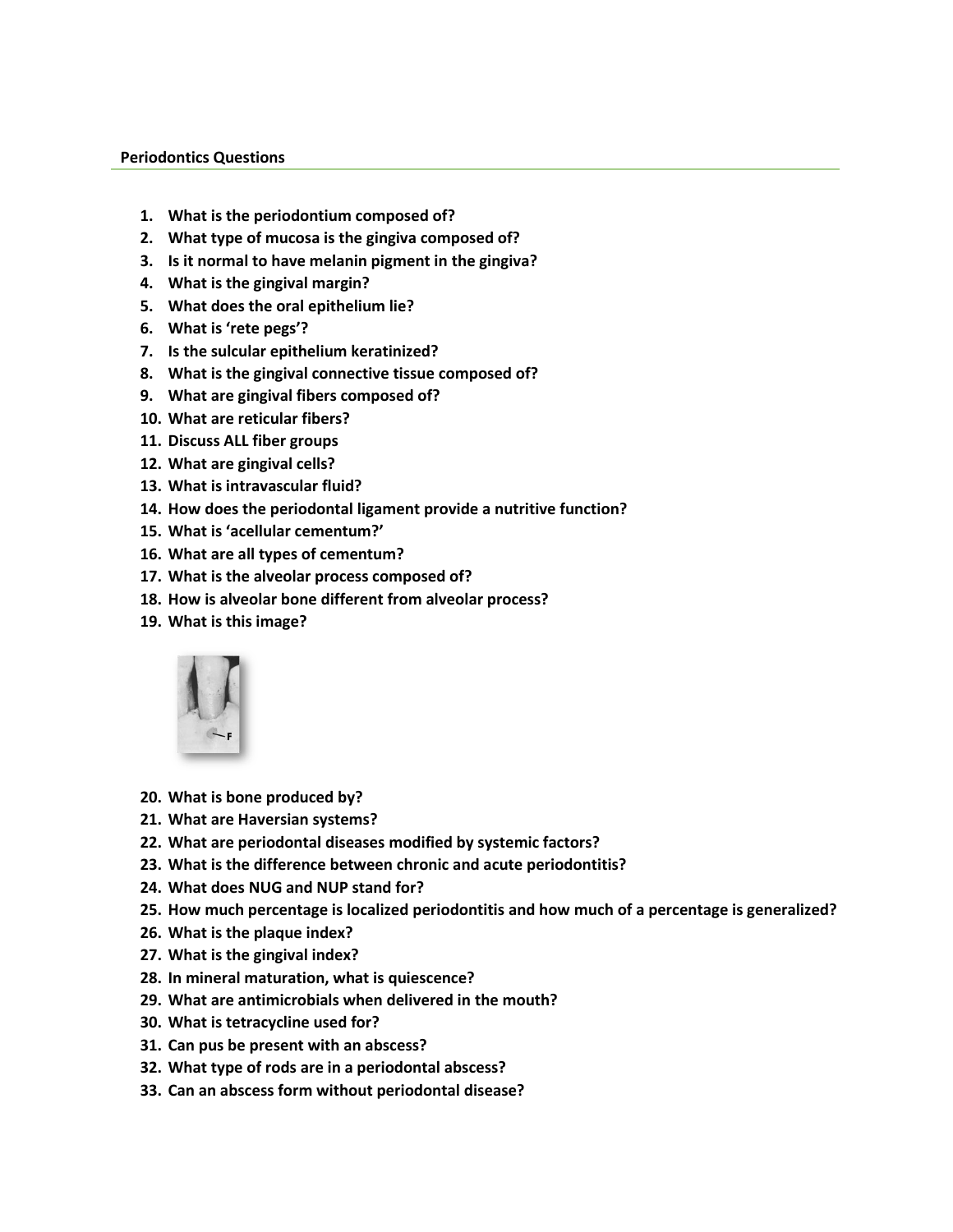- **34. What are the common antibiotics used?**
- **35. What if the client is allergic to penicillin?**

#### **Periodontics Questions and Answers**

- **1. What is the periodontium composed of?**
	- Gingiva, cementum, alveolar bone, and periodontal ligament
- **2. What type of mucosa is the gingiva composed of?**
	- **•** Masticatory mucosa
- **3. Is it normal to have melanin pigment in the gingiva?**
	- Yes! This is within normal limits and no need to be concerned
- **4. What is the gingival margin?**
	- The most coronal portion of the gingiva is the gingival margin. The term marginal gingiva refers to that portion of the gingiva that is located close to the gingival margin.
- **5. What does the oral epithelium lie?**
	- It is the stratified, squamous keratinizing epithelium that lines the vestibular and oral surfaces of the gingiva. It extends from the mucogingival junction to the gingival margin, except for the palatal surface where it blends with the palatal epithelium.

## **6. What is 'rete pegs'?**

- The oral epithelium is connected to the underlying connective tissue of the lamina propria by an irregular interface. This interface consists of finger-like projections of connective tissue from the papillary layer extending into depressions on the undersurface of the epithelium. These depressions are located between the interconnected Rete ridges that form the undersurface of the epithelium. Crosssections of these ridges, as seen in histological sections are sometimes referred to as Rete pegs.
- **7. Is the sulcular epithelium keratinized?**
	- It is the stratified, squamous epithelium, non-keratinized or para keratinized, that is continuous with the oral epithelium and lines the lateral surface of the sulcus.
- **8. What is the gingival connective tissue composed of?**
	- The gingival connective tissue is composed of gingival fibers, ground substance, and cells, including neural and vascular elements. Its major constituents are water, glycoproteins and proteoglycans. The ground substance permits the diffusion of biological substances between various structural elements.

## **9. What are gingival fibers composed of?**

 Most of the fibers are composed of collagen, with minor contributions from elastic fibers and oxytalan fibers

## **10. What are reticular fibers?**

 Fibrils. Type I collagen fibrils are normally organized into bundles of fibrils, or fibers. They are found throughout the lamina propria. Type III collagen fibers are thinner than the type I fibers and tend to be found close to basal laminas of vascular channels and epithelial tissues. They stain readily with silver stains and probably account for most of the argyrophilic (silver stained) fibers seen in silver-stained sections. Type VII collagen is found as anchoring fibrils, located in intimate contact with epithelial basal laminas. In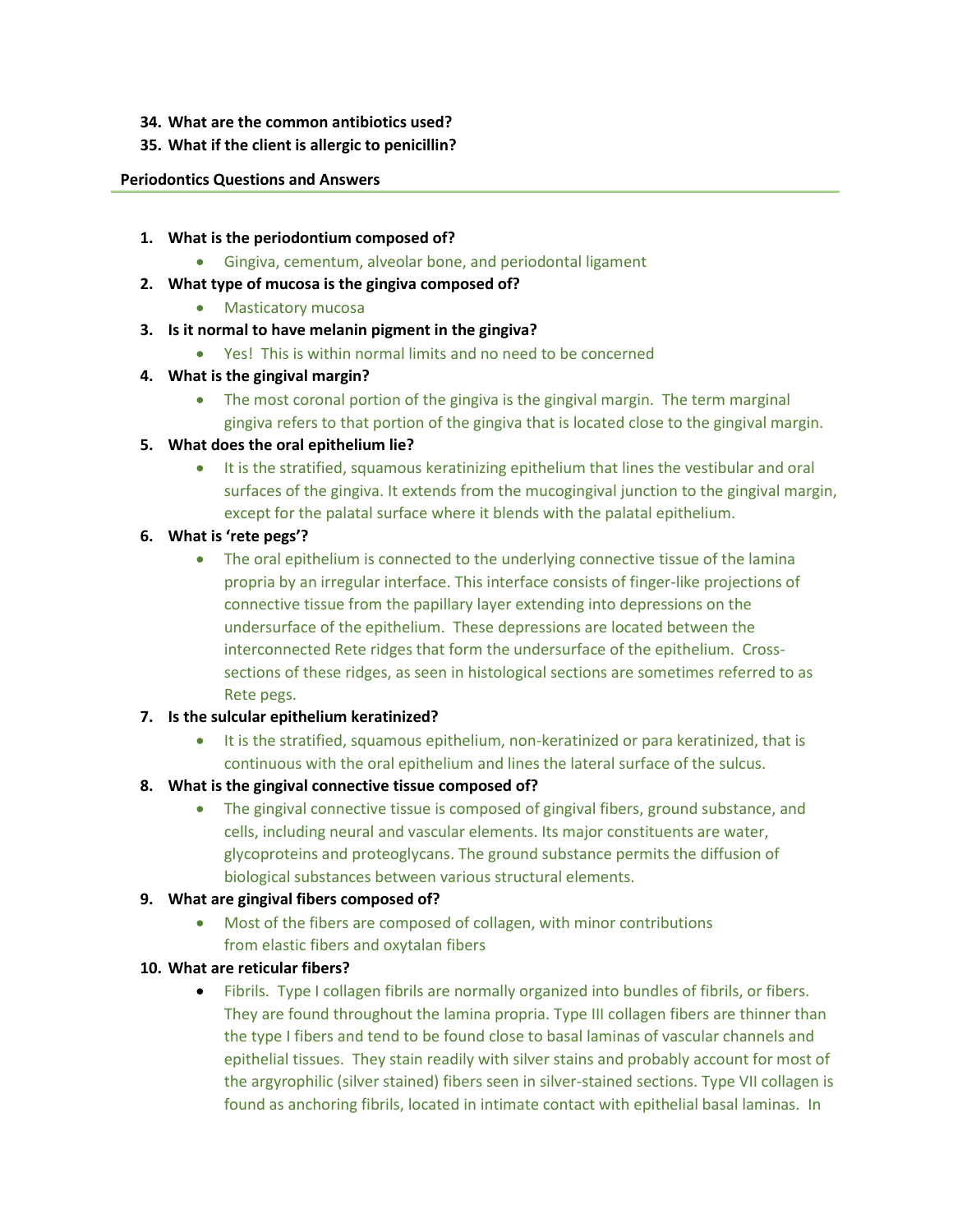addition to the fibrillar forms of collagen mentioned above, type IV collagen, an amorphous form of collagen, is found in the basal laminas of the epithelial lining and blood vessel walls, primarily in the lamina densa.

## **11. Discuss ALL fiber groups**

- These are largely composed of collagenous fibers. The **dentogingival fibers (A)** insert into the supracrestal root cementum and fan out into the adjacent connective tissue. **The dentoperiosteal fibers (B)** insert into the supracrestal root cementum and blend with the periosteal covering of the adjacent alveolar process. The **alveologingival fibers (C)** insert into the alveolar crest and fan out into the adjacent gingival connective tissue. The **circumferential fibers (D)** follow a circular course around individual dental units.
- The **semicircular fibers (E**) insert on the approximal surfaces of a tooth and follow a semicircular course to insert on the opposite side of the same tooth. **The transgingival fibers (F)** insert into the approximal surface of a tooth and fan out toward the oral or vestibular surface. The **intergingival (G)** fibers course along the oral or vestibular surfaces of the dental arch. **The transseptal fibers (H)** course from one approximal tooth surface to the approximal surface of the adjacent tooth.



## **12. What are gingival cells?**

 The major cellular elements in the gingival connective tissue include: Fibroblasts, macrophages, mast cells, osteoblasts and osteoblast precursor cells, cementoblasts and cementoblast precursor cells, osteoclasts and odontoclasts, assorted inflammatory cells, and cells that make up vascular channels and nerves. Inflammatory cells include polymorphonuclear leucocytes, lymphocytes and plasma cells.

## **13. What is intravascular fluid?**

- Light forces are cushioned by intravascular fluid that is forced out of the blood vessels. Moderate forces are also absorbed by extravascular tissue fluid that is forced out of the periodontal ligament space into the adjacent marrow spaces. The heavier forces are taken up by the principal fibers.
- **14. How does the periodontal ligament provide a nutritive function?**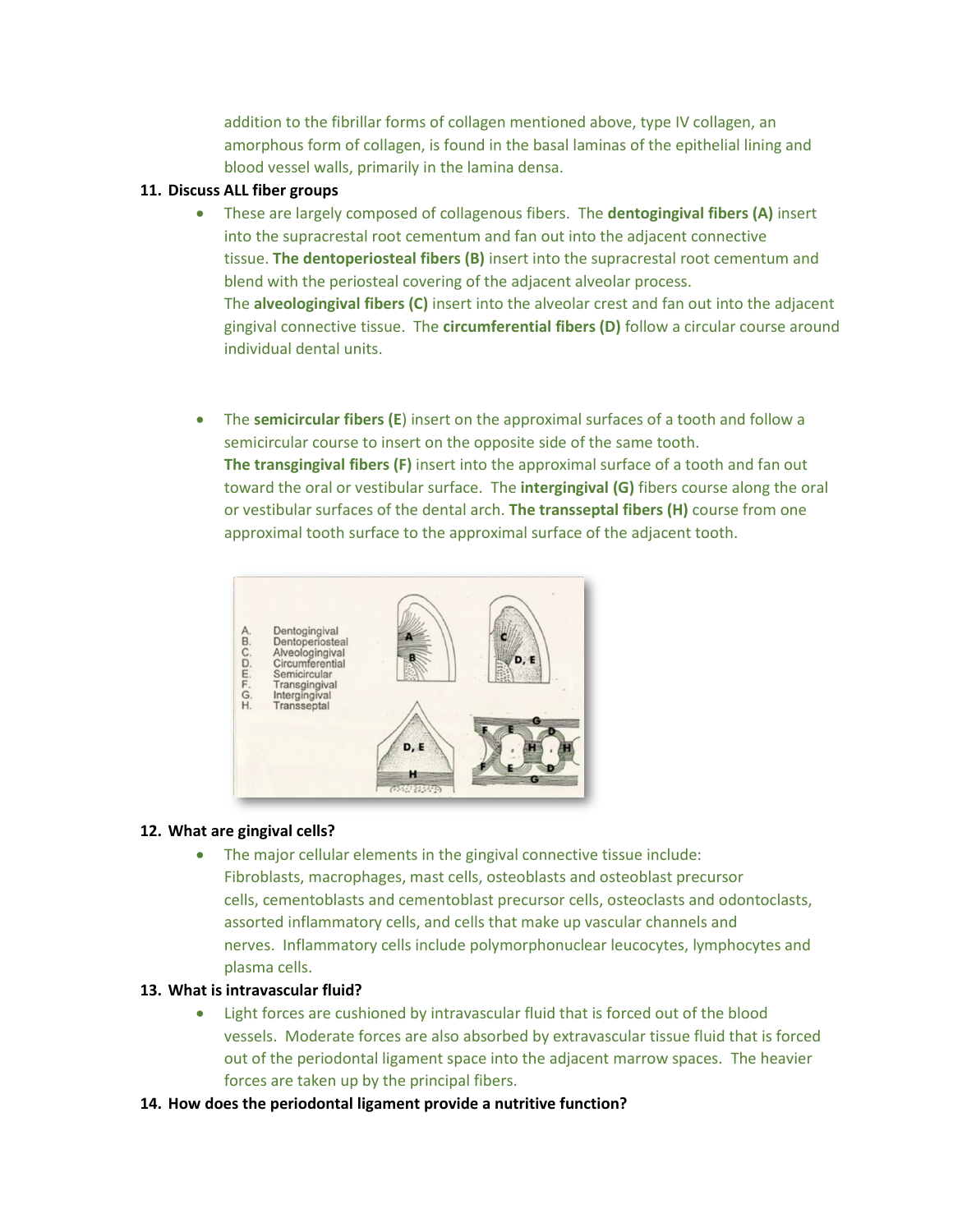It maintains the vitality of its various cells. The ligament is well-vascularized, with the major blood supply originating from the dental arteries that enter the ligament through the fundus of the alveoli. Major anastomoses exist between blood vessels in the adjacent marrow spaces and the gingiva.

# **15. What is 'acellular cementum?'**

• Cementum without any cells

## **16. What are all types of cementum?**

- **Radicular cementum**: The cementum that is found on the root surface.
- **Coronal cementum:** The cementum that forms on the enamel covering the crown.
- **Cellular cementum:** Cementum containing cementocytes in lacunae within the cementum matrix.
- **Acellular cementum:** Cementum without any cells in its matrix.
- **Fibrillar cementum:** Cementum with a matrix that contains well-defined fibrils of type I collagen.
- **Afibrillar cementum:** Cementum that has a matrix devoid of detectable type I collagen fibrils. Instead, the matrix tends to have a fine, granular consistency.
- **Extrinsic fiber cementum:** Cementum that contains primarily extrinsic fibers, i.e. Sharpey's fibers that are continuous with the principal fibers of the periodontal ligament. Since the fibers were originally produced by periodontal ligament fibroblasts, they are considered "extrinsic" to the cementum. These fibers are orientated more or less perpendicularly to the cementum surface and play a major role in tooth anchorage.
- **Intrinsic fiber cementum:** Cementum that contains primarily intrinsic fibers, i.e. fibers produced by cementoblasts and that are orientated more or less parallel to the cementum surface. This form of cementum is located predominantly at sites undergoing repair, following surface resorption. It plays no role in tooth anchorage.
- **Mixed fiber cementum:** Cementum that contains a mixture of extrinsic and intrinsic fiber cementum.

## **17. What is the alveolar process composed of?**

• The alveolar process is composed of an outer and inner cortical plate of compact bone that enclose the spongiosa, a compartment composed of spongy bone (also called trabecular or cancellous bone).

## **18. How is alveolar bone different from alveolar process?**

• The alveolar bone proper lines the alveolus (or tooth housing) which is contained within the alveolar process. It is composed of a thin plate of cortical bone with numerous perforations (or cribriform plate) that allow the passage of blood vessels between the bone marrow spaces and the periodontal ligament.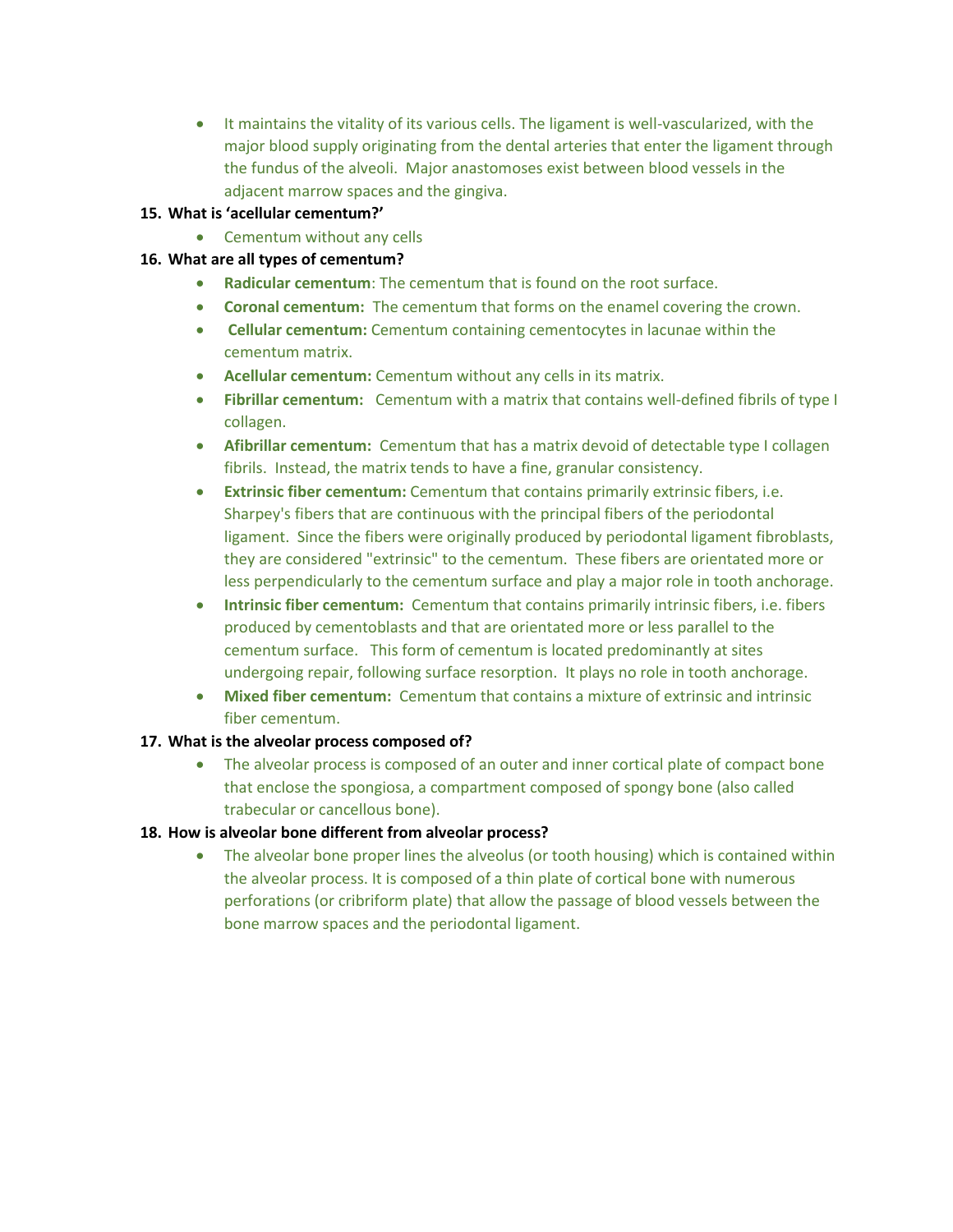## **19. What is this?**



 Where roots are prominent and the overlying bone very thin, the bone may actually resorb locally, creating a window in the bone through which the root can be seen. This window-like defect in the bone is referred to as a fenestration.

## **20. What is bone produced by?**

**•** Osteoblasts

## **21. What are Haversian systems?**

 Cortical plate of compact bone in the mandible. The mandible is enveloped by a welldeveloped cortex of compact bone. The bulk of the compact bone consists of cylindrical units of bone, the osteons or Haversian systems (HS).

## **22. What are periodontal diseases modified by systemic factors?**

- Diabetes, pregnancy and puberty
- **23. What is the difference between chronic and acute periodontitis?**
	- Chronic over a longer period of time and Acute quick onset

## **24. What does NUG and NUP stand for?**

- Necrotizing ulcerative gingivitis (NUG)
- Necrotizing ulcerative periodontitis (NUP)
- **25. How much percentage is localized periodontitis and how much of a percentage is generalized?**
	- Extent can be characterized as Localized =  $\leq 30\%$  of sites involved and Generalized = >30% of sites involved.

## **26. What is the plaque index?**

• The Plaque Index, published by Silness & Löe in 1964, scores plaque deposits on a 0-3 scale where 0 indicates that plaque is absent, 1 indicates plaque detected by gingival marginal probing, 2 indicates visible plaque and 3 indicates a lot of plaque.

## **27. What is the gingival index?**

• The Gingival Index, published by Löe in 1967, scores a 0 for no visible signs of inflammation a 1 for slight change in color and texture, a 2 for noticeable inflammation and bleeding upon probing and a 3 for overt inflammation and spontaneous bleeding.

# **28. In mineral maturation, what is quiescence?**

 During quiescence, some osteoblasts become lining cells which help regulate ongoing calcium release from the bones. Other osteoblasts become osteocytes which remain in bone, connected by long cell processes, which can sense functional stress on the bone.

## **29. What are antimicrobials when delivered in the mouth?**

 Controlled clinical trials have consistently shown that locally-delivered sustained-release antimicrobials (pill or patch under the gums) along with scaling and root planing, have been shown to provide a clinically and statistically significant increase in the percentage of patients achieving predetermined periodontal benefits, than does scaling and root planing alone.